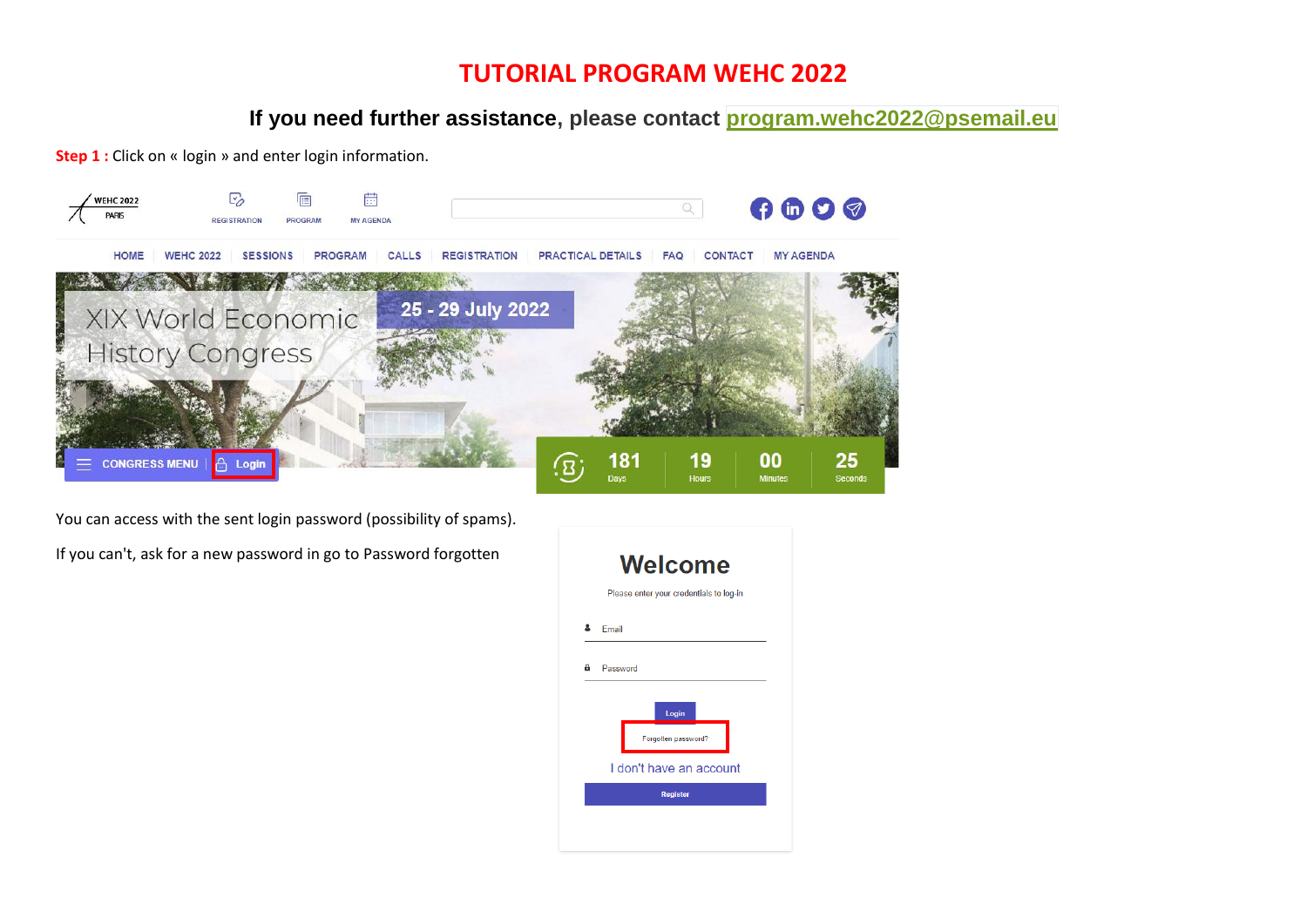# **Step 2 :** Choose the « Program Management » menu item.



**If you want to change any information (name, surname, affiliation) go to profile.**

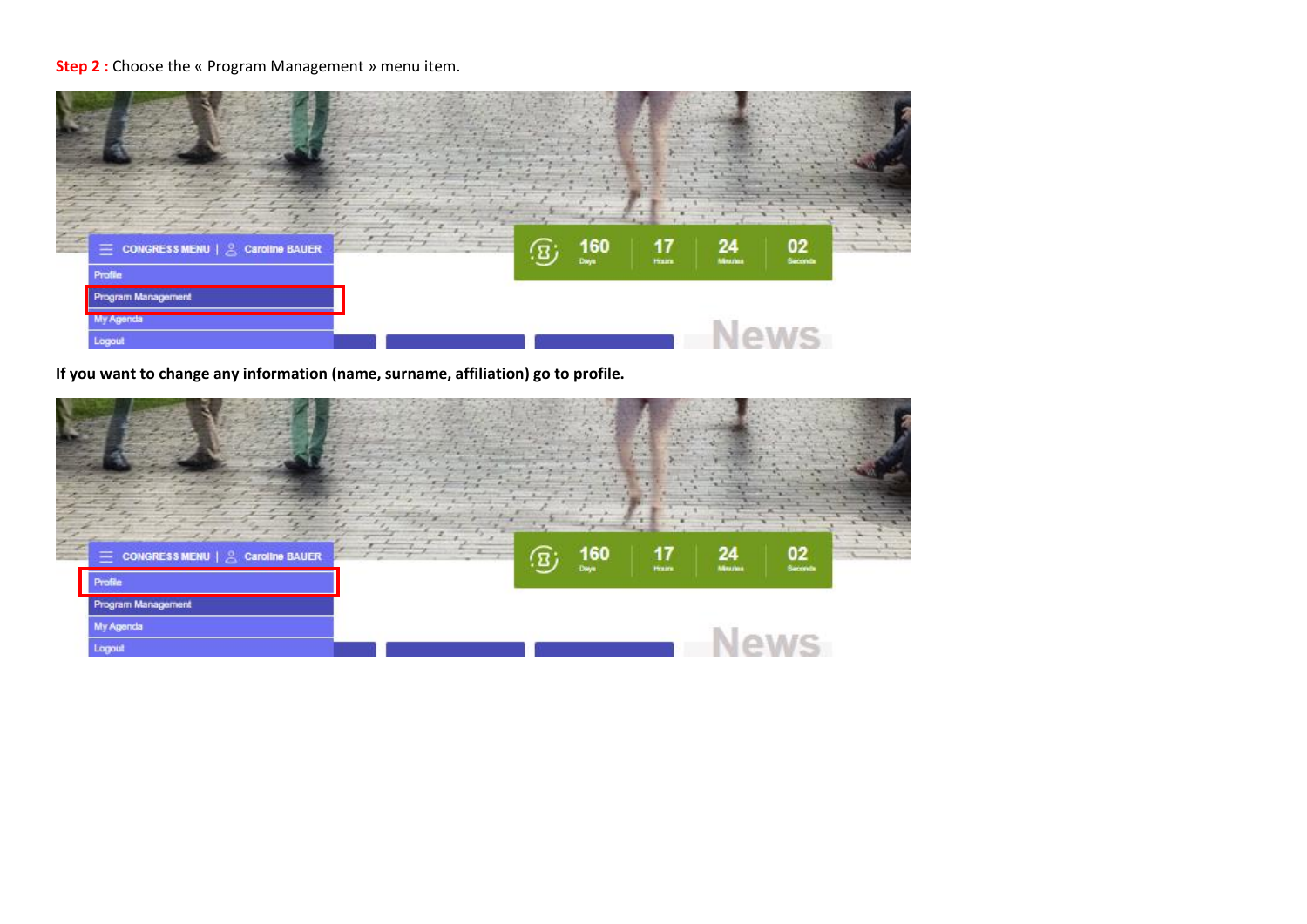**Step 3 :** The sessions or interventions authorized and registered in your account are presented in your dashboard.

# **Program Management**

If you need help, please contact program.wehc2022@psemail.eu

### YOUR INTERVENTIONS

#### PA.000 | Session 1



### **YOUR SESSIONS**



**Dashboard Presentation**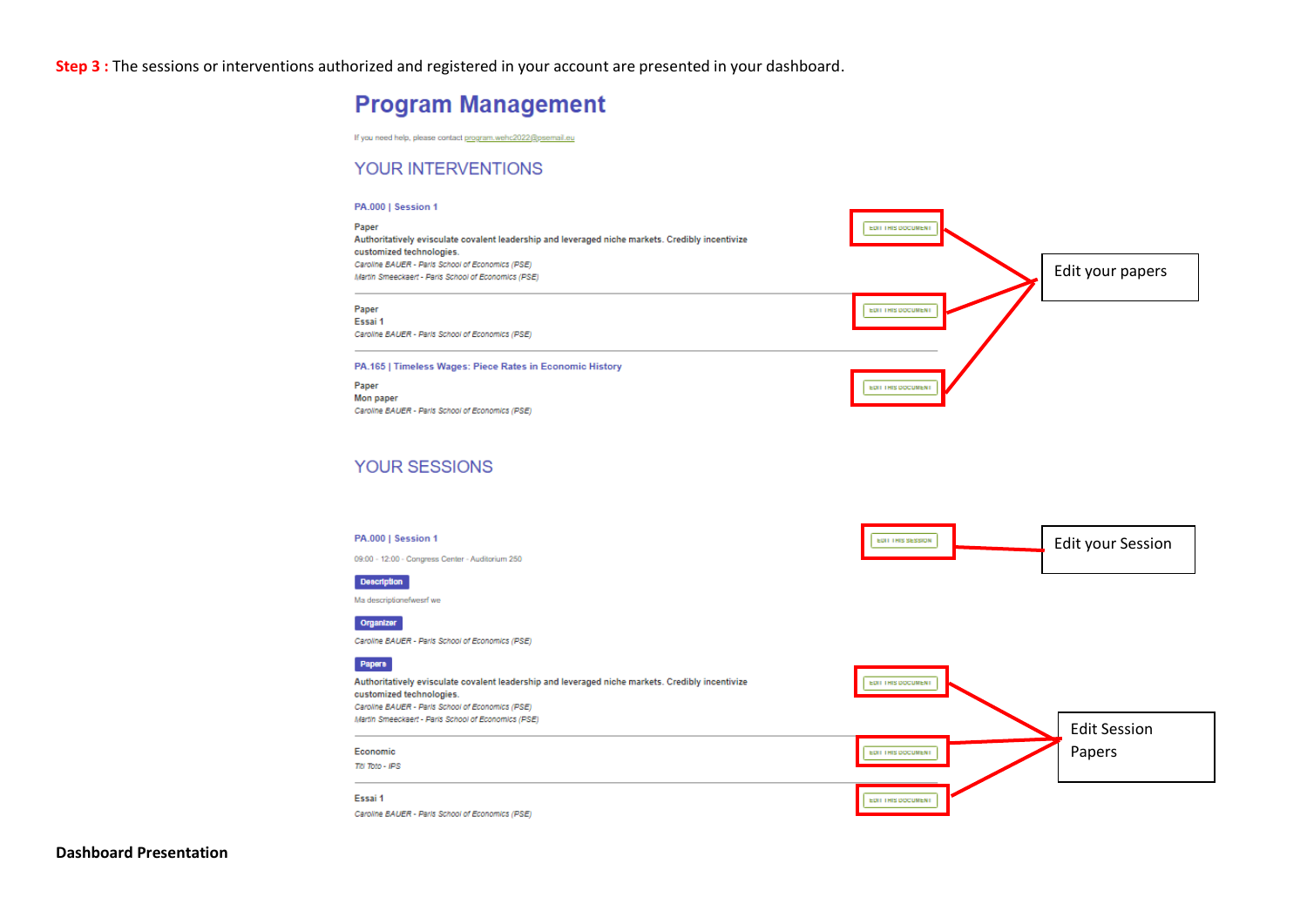# **Program Management**

# YOUR INTERVENTIONS

| PA.000   Session 1<br>Paper<br>Authoritatively evisculate covalent leadership and leveraged niche markets. Credibly incentivize<br>customized technologies.<br>Caroline BAUER - Paris School of Economics (PSE) | EDIT THIS DOCUMENT | Your interventions included in the PA.000 session |
|-----------------------------------------------------------------------------------------------------------------------------------------------------------------------------------------------------------------|--------------------|---------------------------------------------------|
| Martin Smeeckaert - Paris School of Economics (PSE)<br>Paper<br>Essai 1<br>Caroline BAUER - Paris School of Economics (PSE)                                                                                     | EDIT THIS DOCUMENT |                                                   |
| PA.165   Timeless Wages: Piece Rates in Economic History<br>Paper<br>Mon paper<br>Caroline BAUER - Paris School of Economics (PSE)                                                                              | EDIT THIS DOCUMENT | Your interventions included in the PA.165 session |

## YOUR SESSIONS

| PA.000   Session 1<br>09:00 - 12:00 - Congress Center - Auditorium 250                                                                                                                                                                         | EDIT THIS SESSION  | Your session                                  |
|------------------------------------------------------------------------------------------------------------------------------------------------------------------------------------------------------------------------------------------------|--------------------|-----------------------------------------------|
| <b>Description</b><br>Ma descriptionefwesrf we<br>Organizer                                                                                                                                                                                    |                    |                                               |
| Caroline BAUER - Paris School of Economics (PSE)<br>Papers<br>Authoritatively evisculate covalent leadership and leveraged niche markets. Credibly incentivize<br>customized technologies.<br>Caroline BAUER - Paris School of Economics (PSE) | EDIT THIS DOCUMENT |                                               |
| Martin Smeeckaert - Paris School of Economics (PSE)<br>Economic<br>Titl Toto - IPS                                                                                                                                                             | EDIT THIS DOCUMENT | Your intervention is included in your session |
|                                                                                                                                                                                                                                                |                    |                                               |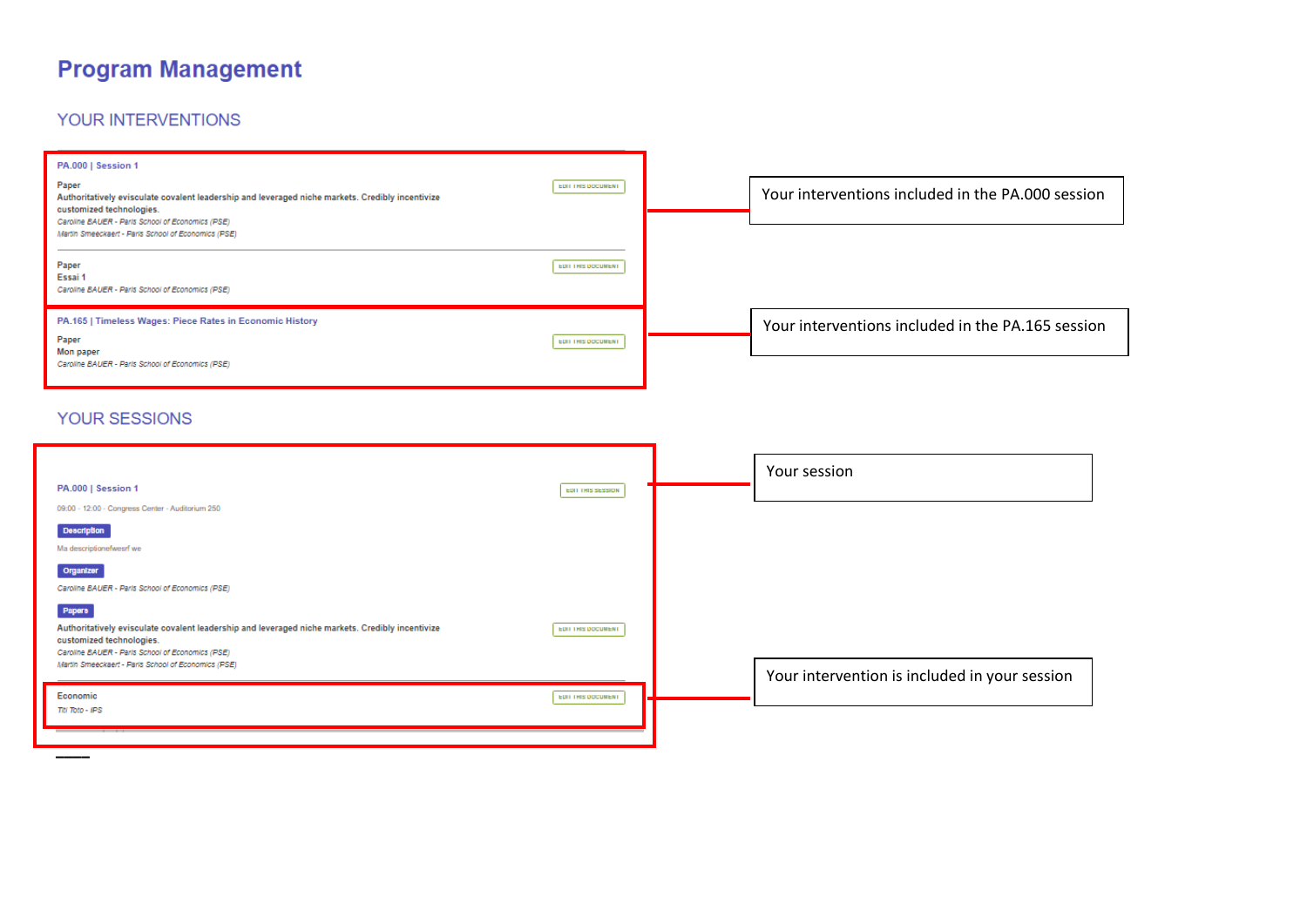**Step 4 :** Modify the session information

| <b>Program Management</b><br>BACK TO THE DASHBOARD.                                                                                                                                                                                      | Back to the dashboard              |
|------------------------------------------------------------------------------------------------------------------------------------------------------------------------------------------------------------------------------------------|------------------------------------|
| If you need help, please contact program.wehc2022@psemail.eu<br>SESSION PA.000 SESSION 1                                                                                                                                                 |                                    |
| Date: July 26th 2022 at 09:00                                                                                                                                                                                                            | You can change the title           |
| Session 1                                                                                                                                                                                                                                | You can change the duration        |
| 0 180 minutes 90 minutes<br>Themes<br>A11 - Role of Economics . Role of Economists . Market for Economists x A19 - Other x A2 - Economic Education and Teaching of Economics x<br>$^{+}$<br>A1 - Cananal Econ                            | You can add or remove themes (JEL) |
| PUBLISH THIS SESSION<br>■ Yes O No                                                                                                                                                                                                       | You can save online your Session   |
| <b>DESCRIPTION</b><br>Ma descriptionefwestf we                                                                                                                                                                                           | You can change the description     |
| SAVE<br>ADD AN ORGANIZER OR A DISCUTANT OR A CHAIR TO THIS SESSIO<br>Organizer<br>Caroline BAUER - Paris School d' Economics (PSE)                                                                                                       | Save Session                       |
| <b>PAPERS</b><br>ADD A PAPER.                                                                                                                                                                                                            | Add a paper                        |
| Add an organizer, discussant or chair<br>If you wish to remove them, please write to<br>program.wehc2022@psemail.eu specifying the title of the<br>session and the changes to be made.<br>Depth fought to countries above an with "Count |                                    |

**Don't forget to save your changes with "Save"**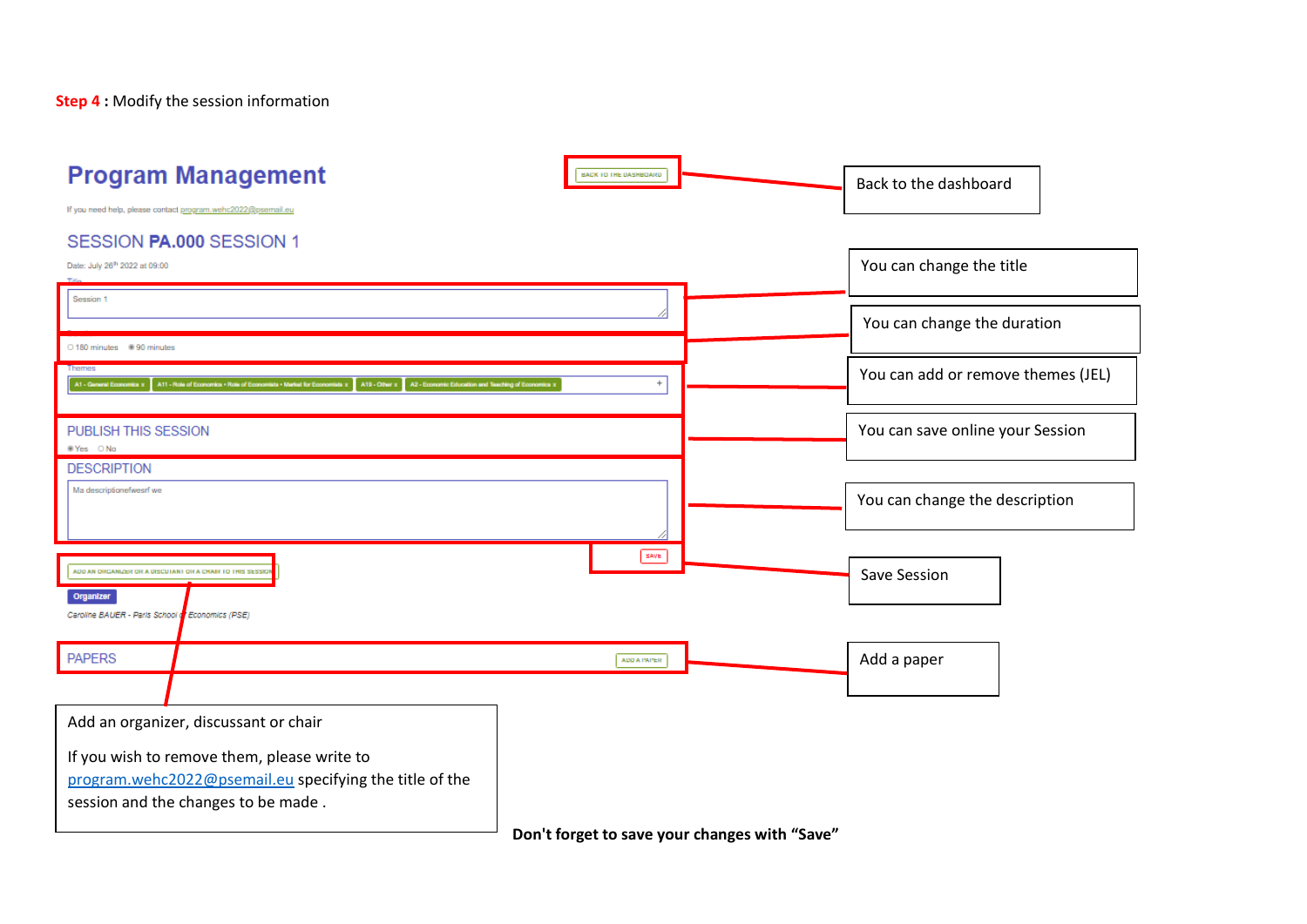### **Step 5** : Add a paper.



### **Add a speaker : If the speaker exists in the Author Database, select this speaker and click « Invite »**

#### ADD A SPEAKER OR CO-AUTHOR TO THIS PAPER

Speaker

| Search in the list for an existing speaker or invite a new one if it doesn't exists. |    |
|--------------------------------------------------------------------------------------|----|
|                                                                                      | ×. |
| bauer                                                                                |    |
| Caroline BAUER - Paris School of Economics (PSE)                                     |    |
| bauer not found? Add a new speaker.                                                  |    |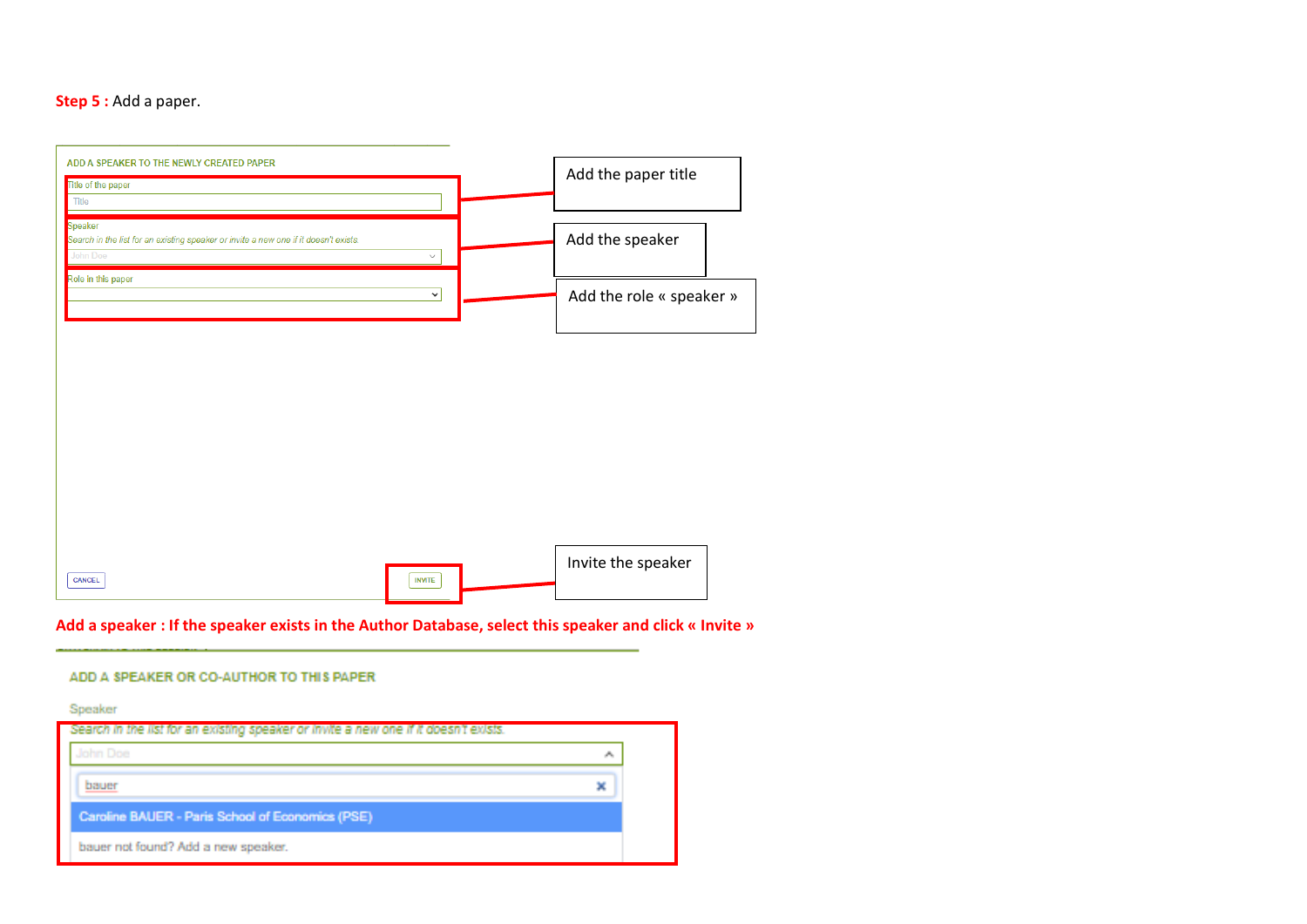## **Add a speaker : If the speaker does not exist in the author database, fill in the information on the form and click « Invite »**

ADD A SPEAKER TO THE NEWLY CREATED PAPER

| Title of the paper<br>Essai 1                                                             |              | Add the title of the paper     |
|-------------------------------------------------------------------------------------------|--------------|--------------------------------|
| Speaker                                                                                   |              |                                |
| Search in the list for an existing speaker or invite a new one if it doesn't exists.      |              |                                |
| Caroline Bauer not found? Add a new speaker.                                              | $\checkmark$ |                                |
| Adding a new speaker                                                                      |              |                                |
| Email                                                                                     |              | Add the email                  |
|                                                                                           |              |                                |
| <b>First Name</b>                                                                         |              |                                |
|                                                                                           |              | Add the first name             |
|                                                                                           |              |                                |
| Last name                                                                                 |              |                                |
|                                                                                           |              | Add the last name              |
| Affiliation (MIT, Harvard University, Paris School of Economics, etc.)                    |              |                                |
| Search in the list for an existing affiliation and create a new one if it doesn't exists. |              |                                |
| MIT, Harvard University, Paris School of Economics                                        | $\checkmark$ | Add affiliations               |
| Role in this paper                                                                        |              |                                |
| Speaker                                                                                   | v            | Select the role of the speaker |
|                                                                                           |              |                                |

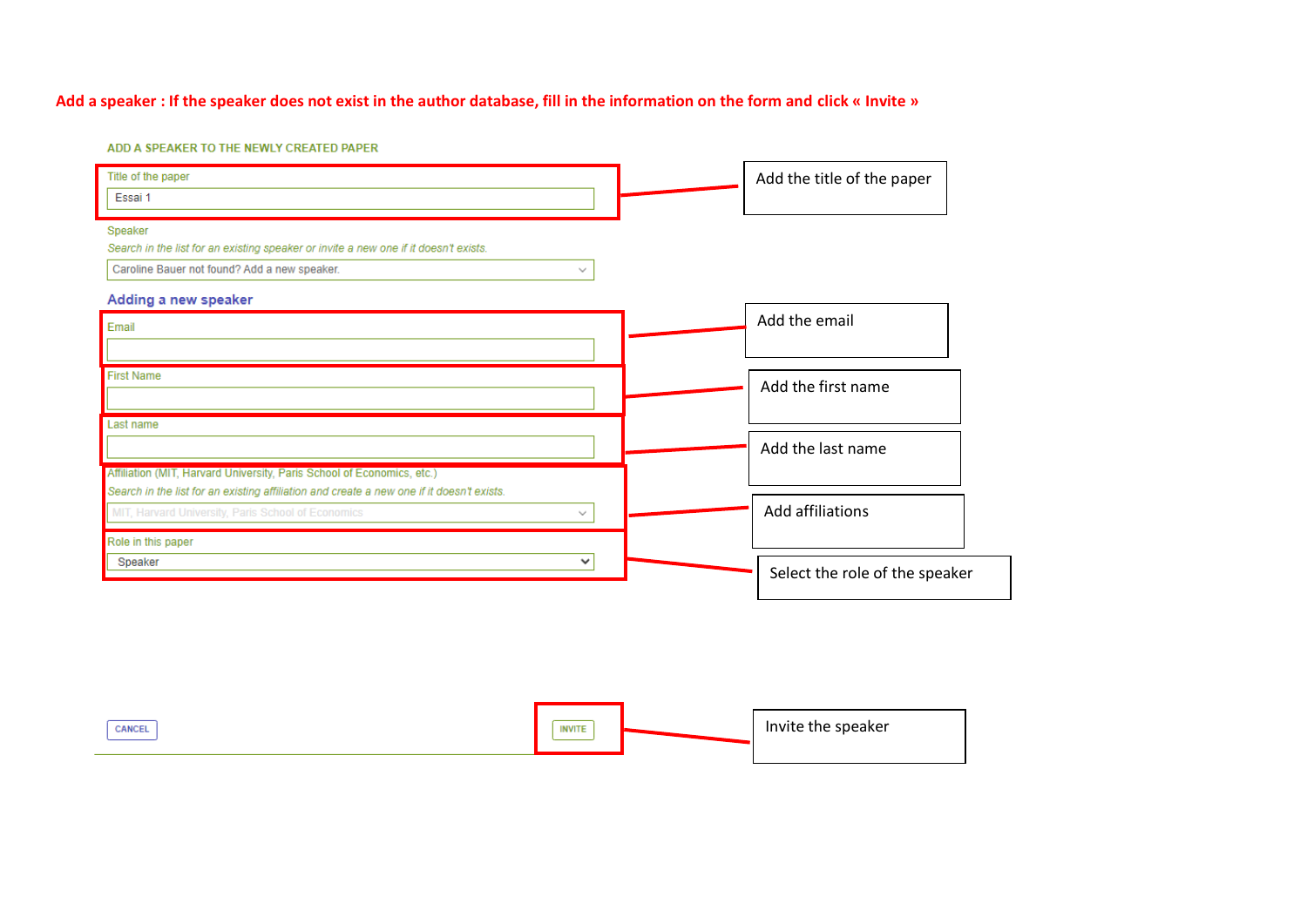**Step 6** : Go to your session dashboard to retrieve your created paper and add the description, pdf etc.

|                                                                   |                            | Change the paper title     |
|-------------------------------------------------------------------|----------------------------|----------------------------|
| Paper Title                                                       | <b>REMOVE THIS PAPER</b>   |                            |
| Essai 1                                                           |                            |                            |
| Caroline BAUER - Paris School of Economics (PSE) (Speaker) Delete | ADD A SPEAKER OR CO-AUTHOR | Add a speaker or co-author |
| Paper description                                                 |                            |                            |
|                                                                   |                            |                            |
|                                                                   |                            | Add a paper description    |
|                                                                   |                            |                            |
|                                                                   | <b>SAVE</b>                |                            |
|                                                                   |                            | Save the paper             |
| PDF file                                                          |                            |                            |
| 靊                                                                 | <b>SELECT A FILE</b>       |                            |
|                                                                   |                            | Add a PDF                  |
|                                                                   |                            |                            |
|                                                                   |                            |                            |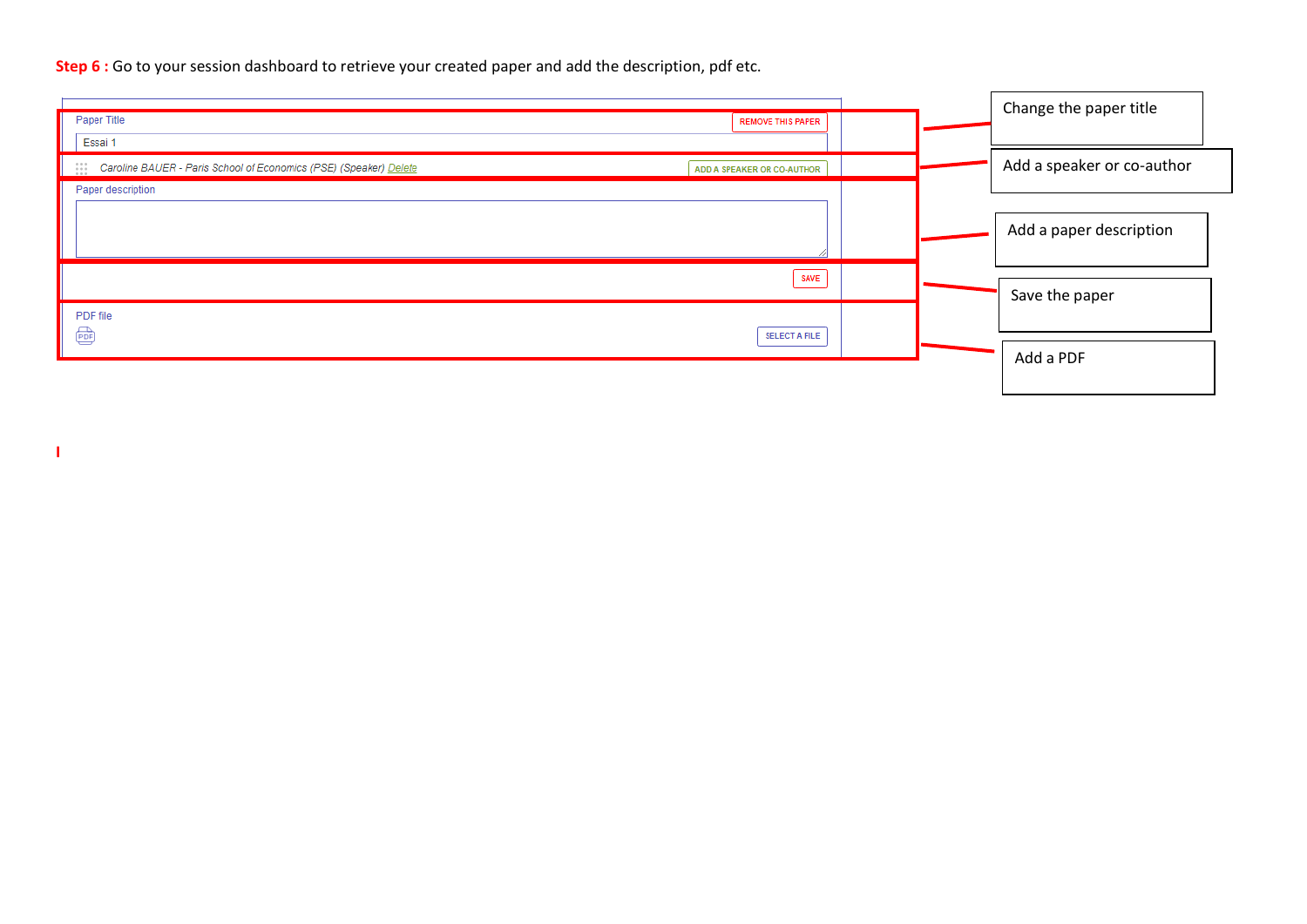# **Step 7** : Modify the intervention (paper)

.

| <b>PAPERS</b>                                                                                                                                                                                                                                                         |                   | <b>ADD A PAPER</b>          | Add a paper                                                                                                                           |
|-----------------------------------------------------------------------------------------------------------------------------------------------------------------------------------------------------------------------------------------------------------------------|-------------------|-----------------------------|---------------------------------------------------------------------------------------------------------------------------------------|
|                                                                                                                                                                                                                                                                       |                   | <b>DELETE THIS DOCUMENT</b> | Delete document                                                                                                                       |
| Authoritatively evisculate covalent leadership and leveraged niche markets. Credibly incentivize customized technologies.<br>Paper Title<br>Authoritatively evisculate covalent leadership and leveraged niche markets. Credibly incentivize customized technologies. |                   | $\checkmark$                | Paper title                                                                                                                           |
| Caroline BAUER - Paris School of Economics (PSE) Delete<br>$\begin{array}{c} 0 & 0 & 0 \\ 0 & 0 & 0 \\ 0 & 0 & 0 \end{array}$<br>$\begin{array}{c} 0 & 0 & 0 \\ 0 & 0 & 0 \\ 0 & 0 & 0 \end{array}$<br>Martin Smeeckaert - Paris School of Economics (PSE) Delete     |                   | ADD A SPEAKER OR CO-AUTHOR  | Add a speaker<br>[Note: Do not delete all authors!]                                                                                   |
| Paper description<br>Test ded ef                                                                                                                                                                                                                                      |                   |                             | If you have deleted all the authors,<br>please send an email to<br>program.wehc2022@psemail.eu<br>with the name of the author and the |
|                                                                                                                                                                                                                                                                       |                   | <b>SAVE</b>                 | name of the document                                                                                                                  |
| PDF file<br>€<br>wehc-2022-program-2021-09-27-14-21-40.pdf Delete                                                                                                                                                                                                     |                   | <b>SELECT A NEW FILE</b>    | Save Session                                                                                                                          |
| Add and delete PDFs                                                                                                                                                                                                                                                   | Paper description |                             |                                                                                                                                       |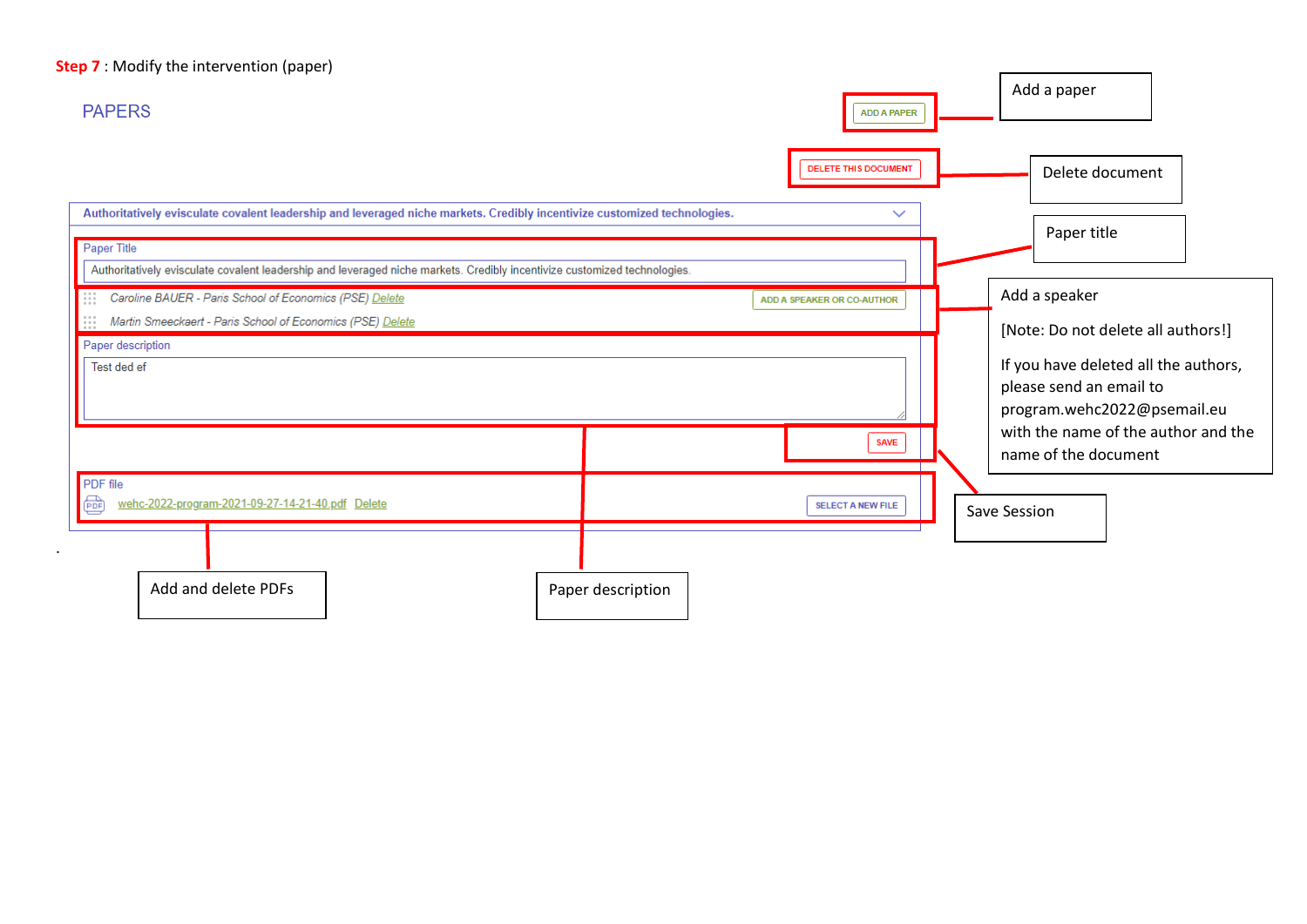

| стветительные для называние значить пользон отпрозати по того пруша плоты платосов, эспользу «только позволять |                             |
|----------------------------------------------------------------------------------------------------------------|-----------------------------|
| Caroline BAUER - Paris School of Economics (PSE) (Speaker) Delete                                              | ADD A SPEAKER OR CO-AUTHOR. |
| Martin Smeeckaert - Paris School of Economics (PSE) (Speaker) Delete                                           |                             |
| Paper description                                                                                              |                             |
| Test ded ef                                                                                                    |                             |
|                                                                                                                |                             |
|                                                                                                                |                             |
|                                                                                                                | SAVE                        |
|                                                                                                                |                             |
| PDF file                                                                                                       |                             |
| œ<br>wehc-2022-program-2021-09-27-14-21-40.pdf Delete                                                          | SELECT A NEW FILE           |
|                                                                                                                |                             |
| Economic                                                                                                       |                             |
|                                                                                                                |                             |
| Paper Title                                                                                                    | REMOVE THIS PAPER.          |
| Economic                                                                                                       |                             |
|                                                                                                                |                             |
| Thi Toto - IPS (Speaker) Delete                                                                                | ADD A SPEAKER OR CO-AUTHOR. |
| Paper description                                                                                              |                             |
|                                                                                                                |                             |
|                                                                                                                |                             |
|                                                                                                                |                             |
|                                                                                                                | SAVE                        |
|                                                                                                                |                             |
| PDF file                                                                                                       |                             |
| 圇                                                                                                              | <b>SELECT A FILE</b>        |
|                                                                                                                |                             |
| Essal 1                                                                                                        |                             |
|                                                                                                                |                             |
| Paper Title                                                                                                    | REMOVE THIS PAPER.          |
| Essai 1                                                                                                        |                             |
| Caroline BAUER - Paris School of Economics (PSE) (Speaker) Delete                                              | ADD A SPEAKER OR CO-AUTHOR. |
| Paper description                                                                                              |                             |
|                                                                                                                |                             |
|                                                                                                                |                             |
|                                                                                                                |                             |
|                                                                                                                |                             |
|                                                                                                                | SAVE                        |
|                                                                                                                |                             |
| PDF file                                                                                                       |                             |
| $\frac{1}{\left\vert \phi _{0}\right\vert }$                                                                   | <b>SELECT A FILE</b>        |

ADDATAPER

REMOVE THIS PAPER

 $\overline{\mathscr{S}}$